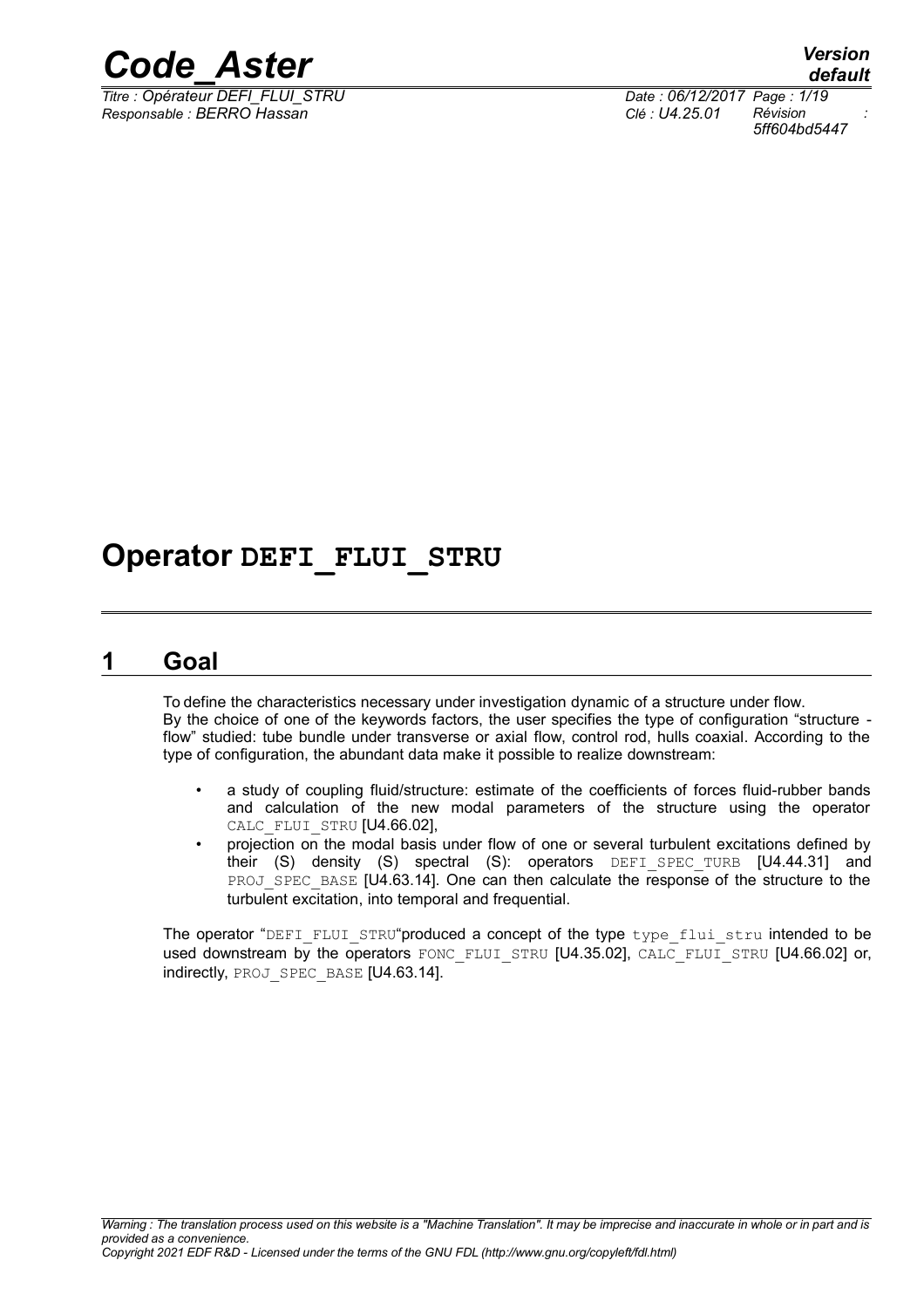*Titre : Opérateur DEFI\_FLUI\_STRU Date : 06/12/2017 Page : 2/19 Responsable : BERRO Hassan Clé : U4.25.01 Révision :*

*default*

*5ff604bd5447*

## **2 Syntax**

|             |                                    | typeflui [type_flui_stru] = DEFI_FLUI_STRU(                                   |                                                      |                                                                                           |                                                                   |
|-------------|------------------------------------|-------------------------------------------------------------------------------|------------------------------------------------------|-------------------------------------------------------------------------------------------|-------------------------------------------------------------------|
| $\sqrt{2}$  |                                    | $FAISCEAU_TRANS = \t F$ (                                                     |                                                      |                                                                                           |                                                                   |
|             | ♦                                  | COUPLING                                                                      |                                                      | $=$ / $'YES'$<br>'NOT',                                                                   |                                                                   |
|             | ♦                                  | $CARA$ $ELEM$ =                                                               |                                                      | will cara,                                                                                |                                                                   |
| [cara elem] |                                    |                                                                               |                                                      |                                                                                           |                                                                   |
|             | ٠<br>♦<br>♦                        | PROF VITE FLUI = $\qquad \qquad$ profv,<br>PROF RHO F INT =<br>PROF RHO F EXT | $=$                                                  | profrhoi,<br>profrhoe,                                                                    | [function, formula]<br>[function, formula]<br>[function, formula] |
|             | ♦                                  | NOM CMP                                                                       | $=$<br>$\sqrt{2}$                                    | $'$ DX $'$ ,<br>$'$ DY',<br>$'$ DZ',                                                      | [KN]                                                              |
|             | ♦<br>♦                             | COEF MASS AJOU<br>TYPE PAS                                                    | $\equiv$ 1000 $\pm$<br>$=$                           | $\mathsf{cm}_{\,\boldsymbol{\prime}}$<br>/ 'CARRE LIGN'<br>/ $\lq\texttt{'TRIA\_LIGN'}$ , | [R]                                                               |
|             | ♦<br>♦<br>♦                        | TYPE RESEAU<br>UNITE CA<br>UNITE KA                                           | $\equiv$ 100 $\pm$<br>$=$<br>$=$ /                   | tr,<br>$/$ iul,<br>/ 70,<br>iu2,                                                          | $[1]$<br>$[1]$<br>[DEFECT]<br>$[1]$                               |
|             |                                    |                                                                               |                                                      | 71,                                                                                       | [DEFECT]                                                          |
|             | ♦<br><b>NOT</b><br>♦<br>$\sqrt{2}$ | CSTE CONNORS = $\csc$ ,<br>NB CONNORS<br>RHO TUBE                             | $=$ $\sim$ $\sim$                                    | not,<br>$=$ Nb,<br>$=$ rho,                                                               | [R]<br>[1 R]<br>$[1]$<br>[R]                                      |
|             |                                    |                                                                               | $\,$ ,                                               |                                                                                           |                                                                   |
| $\sqrt{2}$  | $BUNCH =$                          |                                                                               | $F$ (                                                |                                                                                           |                                                                   |
|             | ٠                                  | COUPLING                                                                      | $=$                                                  | 'YES'<br>$\sqrt{2}$<br>'NOT' ,                                                            | [KN]                                                              |
|             | ♦<br>♦                             | GROUP NO<br>$\bullet$ GRAPPE 2<br>$\sqrt{2}$                                  | $=$ $\qquad$<br>$=$                                  | grno,<br>/ 'ASC CEN'<br>'ASC EXC'<br>'DES CEN'<br>'DES EXC'<br>CARA ELEM = $will$ cara,   | [grno]<br>[KN]                                                    |
| [cara elem] |                                    |                                                                               |                                                      |                                                                                           |                                                                   |
|             |                                    | ♦                                                                             | $MODEL =$<br>$RHO$ $FLUI$ =<br>COEF MASS AJOU=<br>), | $model$ ,<br>rho f,<br>cm1 ,                                                              | [model]<br>[R]<br>[R]                                             |
| $\sqrt{2}$  | ٠                                  | FAISCEAU AXIAL $=$ F(<br>/ GROUP MA = 1 grma,                                 |                                                      | TRI GROUP $MA = / 'racine*'$<br>$/$ '*racine*'                                            | $[1$ gr ma]                                                       |
|             |                                    | VECT X<br>PROF RHO FLUI = $profrho,$<br>PROF VISC CINE                        |                                                      | / $\sqrt{x}$ racine',<br>$=$ 1 comp,<br>= profvisc,                                       | [1 R]<br>[function]<br>[function]                                 |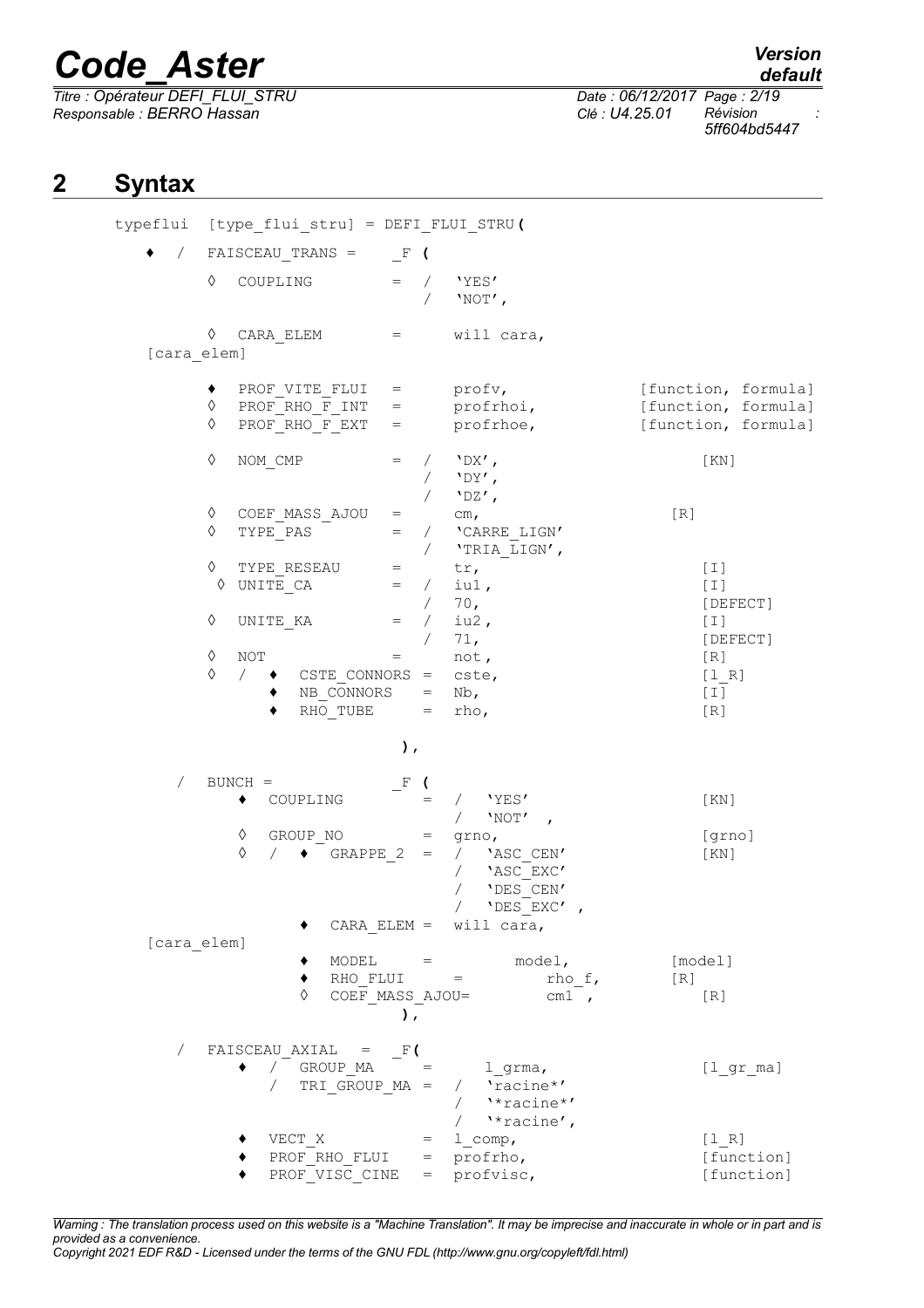*Titre : Opérateur DEFI\_FLUI\_STRU Date : 06/12/2017 Page : 3/19 Responsable : BERRO Hassan Clé : U4.25.01 Révision :*

| Warning: The translation process used on this website is a "Machine Translation". It may be imprecise and inaccurate in whole or in part and is |  |
|-------------------------------------------------------------------------------------------------------------------------------------------------|--|
|                                                                                                                                                 |  |
|                                                                                                                                                 |  |
|                                                                                                                                                 |  |

*provided as a convenience. Copyright 2021 EDF R&D - Licensed under the terms of the GNU FDL (http://www.gnu.org/copyleft/fdl.html)*

| [cara elem]      | $\sqrt{2}$<br>CARA ELEM                        | $\mathbf{r} = \mathbf{r}$ | will cara,                     |     |                 |
|------------------|------------------------------------------------|---------------------------|--------------------------------|-----|-----------------|
|                  | RAYON TUBE                                     |                           | $=$<br>ray,                    |     | [R]             |
|                  | COOR TUBE                                      |                           | $=$<br>1 coor,                 |     | [1 R]           |
| ♦                | GRAVITY                                        | $=$                       | l g,                           |     | [1 R]           |
| ٠                | ROUGHNESS                                      | $=$                       | rug,                           |     | [R]             |
| ٠                | CARA PAROI                                     |                           | $=$ will $\frac{1}{2}$ cara,   |     | $\lceil$ 1 TXM] |
| ♦                | VALE PAROI                                     | $=$                       | 1 vale,                        |     | [1 R]           |
| ♦                | ANGL VRIL                                      | $=$                       | alpha,                         |     | [R]             |
| ♦                | LONG TYPG                                      | $=$                       | lotg,                          |     | [R]             |
| ♦                | LARG TYPG                                      | $=$                       | latg,                          |     | [R]             |
| ♦                | EPAI TYPG                                      | $=$                       | etg,                           |     | [R]             |
| ♦                | RUGO TYPG                                      | $=$                       | rtg,                           |     | [R]             |
| ♦                | COEF TRAI TYPG                                 |                           | $=$ ctt,                       |     | [R]             |
| ♦                | COEF DPOR TYPG                                 |                           | $=$ cdt,                       |     | [R]             |
| ♦                | COOR GRILLE                                    |                           | $=$ cg,                        | [R] |                 |
| ♦                | TYPE GRILLE                                    | $=$                       | tg,                            |     | [I]             |
|                  | λ,                                             |                           |                                |     |                 |
| $\sqrt{2}$       | $COQUE COAX = F($                              |                           |                                |     |                 |
| ♦                | MASS AJOU<br>$\hspace{1.6cm} = \hspace{1.6cm}$ | $\sqrt{2}$                | 'YES'                          |     | [DEFECT]        |
|                  |                                                |                           | $'NOT'$ ,                      |     |                 |
|                  | GROUP MA INT =                                 |                           | gr ma i,                       |     | [gr ma]         |
|                  | GROUP MA $EXT =$                               |                           | gr ma e,                       |     | [gr ma]         |
|                  | VECT X<br>$\hspace{1.6cm} = \hspace{1.6cm}$    |                           | $1$ comp,                      |     | [1 R]           |
|                  | CARA ELEM<br>$=$                               |                           | will cara,                     |     |                 |
| [cara elem]      |                                                |                           |                                |     |                 |
|                  | MATER INT<br>$=$                               |                           | mater i,                       |     | [to subdue]     |
|                  | MATER EXT                                      |                           | mater e,                       |     | [to subdue]     |
|                  | RHO FLUI<br>$=$                                |                           | rho f,                         |     | [R]             |
|                  | VISC CINE<br>$=$                               |                           | visco,                         |     | [R]             |
|                  | ROUGHNESS<br>$=$<br>$=$                        |                           | rug,                           |     | [R]             |
|                  | PDC MOY 1<br>PDC DYN 1<br>$=$                  |                           | cde,                           |     | [R]<br>[R]      |
|                  | PDC MOY 2<br>$=$                               |                           | cdep,<br>cds,                  |     | [R]             |
|                  | PDC DYN 2<br>$=$                               |                           | cdsp,                          | [R] |                 |
|                  | $\lambda$ ,                                    |                           |                                |     |                 |
| ♦<br>INFORMATION |                                                |                           | $\mathbf 1$<br>$=$<br>$\prime$ |     | [DEFECT]        |
|                  |                                                |                           | 2,                             | [I] |                 |
|                  |                                                |                           |                                |     |                 |

*default*

*5ff604bd5447*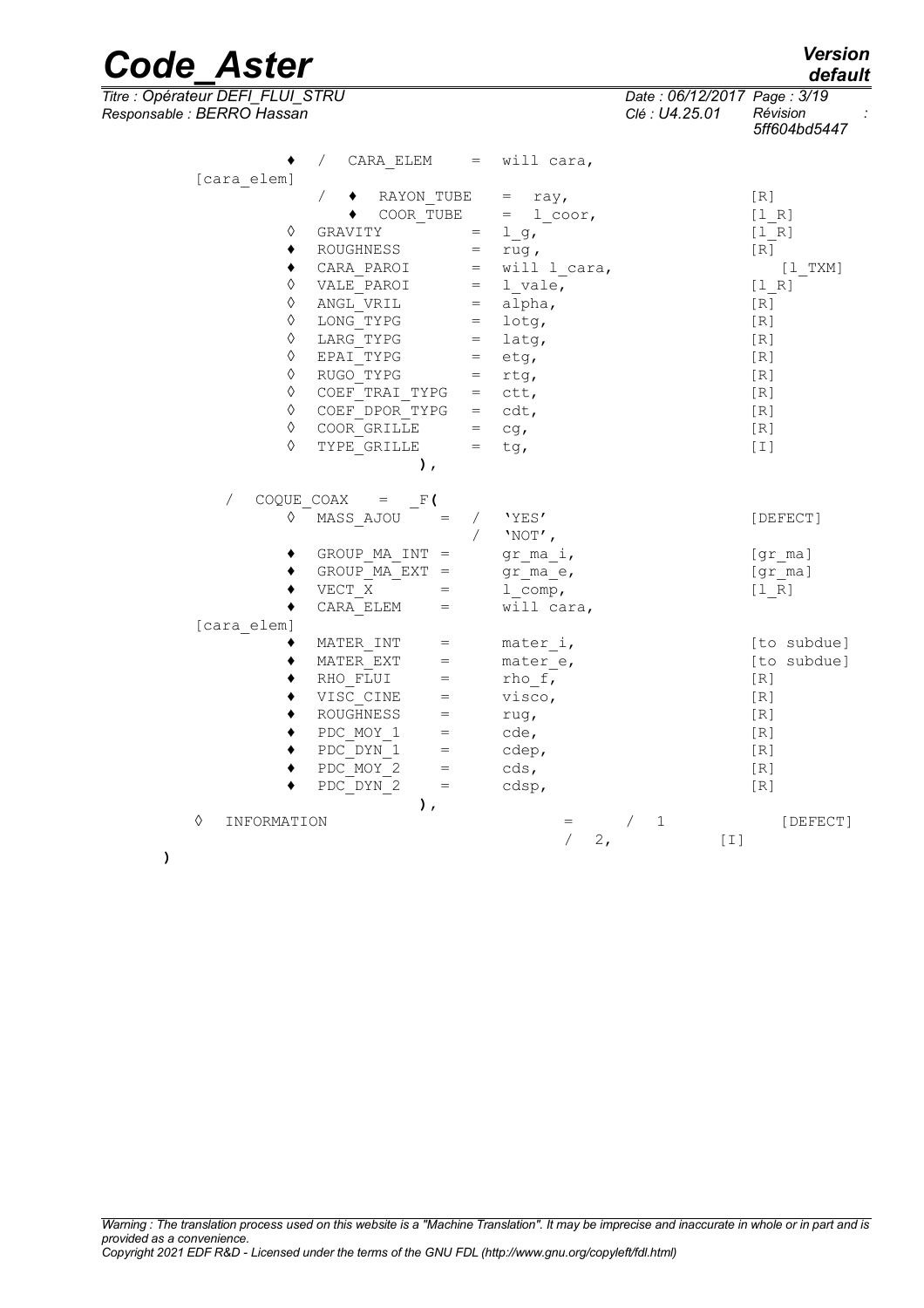*Titre : Opérateur DEFI\_FLUI\_STRU Date : 06/12/2017 Page : 4/19 Responsable : BERRO Hassan Clé : U4.25.01 Révision :*

*5ff604bd5447*

### **3 Operands**

#### **3.1 Keyword FAISCEAU\_TRANS**

FAISCEAU TRANS

Keyword factor allowing to characterize a configuration of type "tube bundle under transverse flow". If the study is based on the definition of several zones of excitation, one needs as many occurrences of the keyword factor FAISCEAU TRANS that zones.

◊ COUPLING = 'YES' or 'NOT'

Indicator of type text specifying the taking into account or not forces elastic fluid -. This operand must appear in at least one of the occurrences of the keyword factor FAISCEAU TRANS, and can be omitted in the others.

◊ CARA\_ELEM = will cara

Concept of the type [cara elem] allowing to provide all the relative data to the geometry of the elements of the structure: useful for the estimate of the hydraulic diameter. This operand must appear in at least one of the occurrences of the keyword factor FAISCEAU TRANS, and can be omitted in the others.

PROF VITE FLUI = profv

Concept of the type [function] allowing to provide the profile adimensionné transverse speed along the tube. The parameter of the function is the curvilinear Xcoordinate. This operand must appear in all the occurrences of the keyword factor FAISCEAU\_TRANS.

◊ PROF\_RHO\_F\_INT = profrhoi

Concept of the type [function] allowing to provide the profile of density of the fluid interns with the tube, along the tube. The parameter of the function is the curvilinear Xcoordinate. This operand must appear in at least one of the occurrences of the keyword factor FAISCEAU TRANS, and can be omitted in the others.

◊ PROF\_RHO\_F\_EXT = profrhoe

Concept of the type [function] allowing to provide the profile of density of the external fluid to the tube, the tube. The parameter of the function is the curvilinear Xcoordinate. This operand must appear in at least one of the occurrences of the keyword factor FAISCEAU TRANS, and can be omitted in the others.

◊ NOM\_CMP = 'DX' or 'DY' or 'DZ'

Indicator of type text [TXM] specifying the direction according to which act the turbulent forces fluid-rubber bands and/or forces. This operand must appear in at least one of the occurrences of the keyword factor FAISCEAU\_TRANS, and can be omitted in the others.

◊ COEF\_MASS\_AJOU = cm

Value of the coefficient of added mass cm. This operand, if it is used, can be defined only in one of the occurrences of the keyword factor FAISCEAU TRANS, and can be omitted in the others.

- ◊ CSTE\_CONNORS = cste List of two realities defining the interval of the constants of Connors for the method of the same name (see R4.07.04).
- ◊ RHO\_TUBE = rho Density of the tube for the method of Connors

*Warning : The translation process used on this website is a "Machine Translation". It may be imprecise and inaccurate in whole or in part and is provided as a convenience.*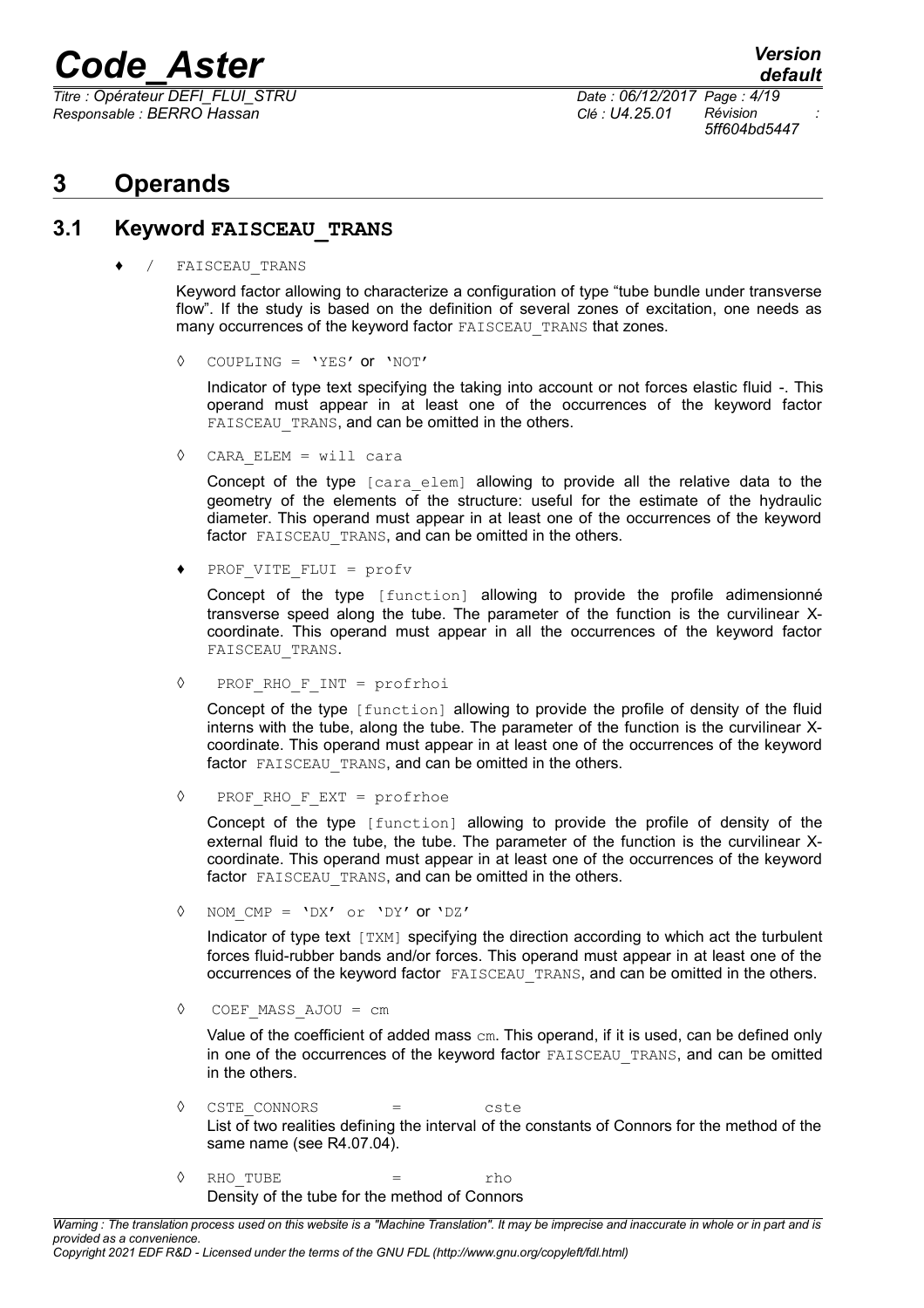*Titre : Opérateur DEFI\_FLUI\_STRU Date : 06/12/2017 Page : 5/19 Responsable : BERRO Hassan Clé : U4.25.01 Révision :*

*5ff604bd5447*

 $\Diamond$  NB CONNORS = Nb, [I] Number of poins of discretization inside the interval defined by the keyword CSTE\_CONNORS presented above.

◊ / ◊ TYPE\_PAS = 'CARRE\_LIGN' or 'TRIA\_LIGN'

Indicator of type text [TXM] allowing to specify the type of step of the beam, defined by the arrangement of the tubes the ones compared to the others and by the direction of the flow compared to the beam. This operand can appear only in one of the occurrences of the keyword factor FAISCEAU TRANS, and can be omitted in the others.

'CARRE  $LIGN' = \text{not square line.}$ 'TRIA LIGN' = not triangular line.

♦ TYPE\_RESEAU = tr

Whole indicator strictly lower than 1000 and positive defining the experimental configuration for which the coefficients of coupling used for the study were obtained [bib1]. This operand must appear in all the occurrences of the keyword factor FAISCEAU TRANS.

**Note:**

*"tr" must appear in two files "cd.70" and "ck.71" which makes it possible to describe the evolution of damping and the stiffness added by the flow according to the fallback speed V <sup>r</sup> , the latter being calculated starting from speed inter-tubes.*

*The files "cd.70" and "ck.71" are read by the logical units 70 and 71. They have both the following structure:* 

*Line 1 of the file: many correlations present in the whole of the file (whole)*

*\*\*\* then, for each one of these correlations, a block made up of \*\*\**

*Line 1 of the block: type of step of the network associated with the correlation (1 if TYPE\_PAS= "CARRE\_LIGN" , 2 if TYPE\_PAS= "TRIA\_LIGN" )*

*Line 2 of the block: tr (whole well informed on the level of the operand "TYPE\_RESEAU" )*

*Line 3 of the block: nbplages (many contiguous beaches fallback speed on which added damping and the stiffness were interpolated by the user in polynomial form)*

*Line 4 of the block: nbplages real, followed by two real A and B; the nbplages the first realities correspond to the values fallback speed - ordinates by order ascending - lower limits of the contiguous nbplages; two realities A and B are respectively smallest and largest values fallback speed for which added damping and the stiffness were in experiments given on a test bench in thermohydraulic similarity; they thus delimit the beach fallback speeds inside which the correlation can be interpolated starting from the values identified on test bench. In general, one thus chooses the first of the real nbplages equal to A and the last of the real nbplages equal to B .*

*Nbplages following lines: each line corresponds to the polynomial interpolation of the correlation of damping or the stiffness added in the beach*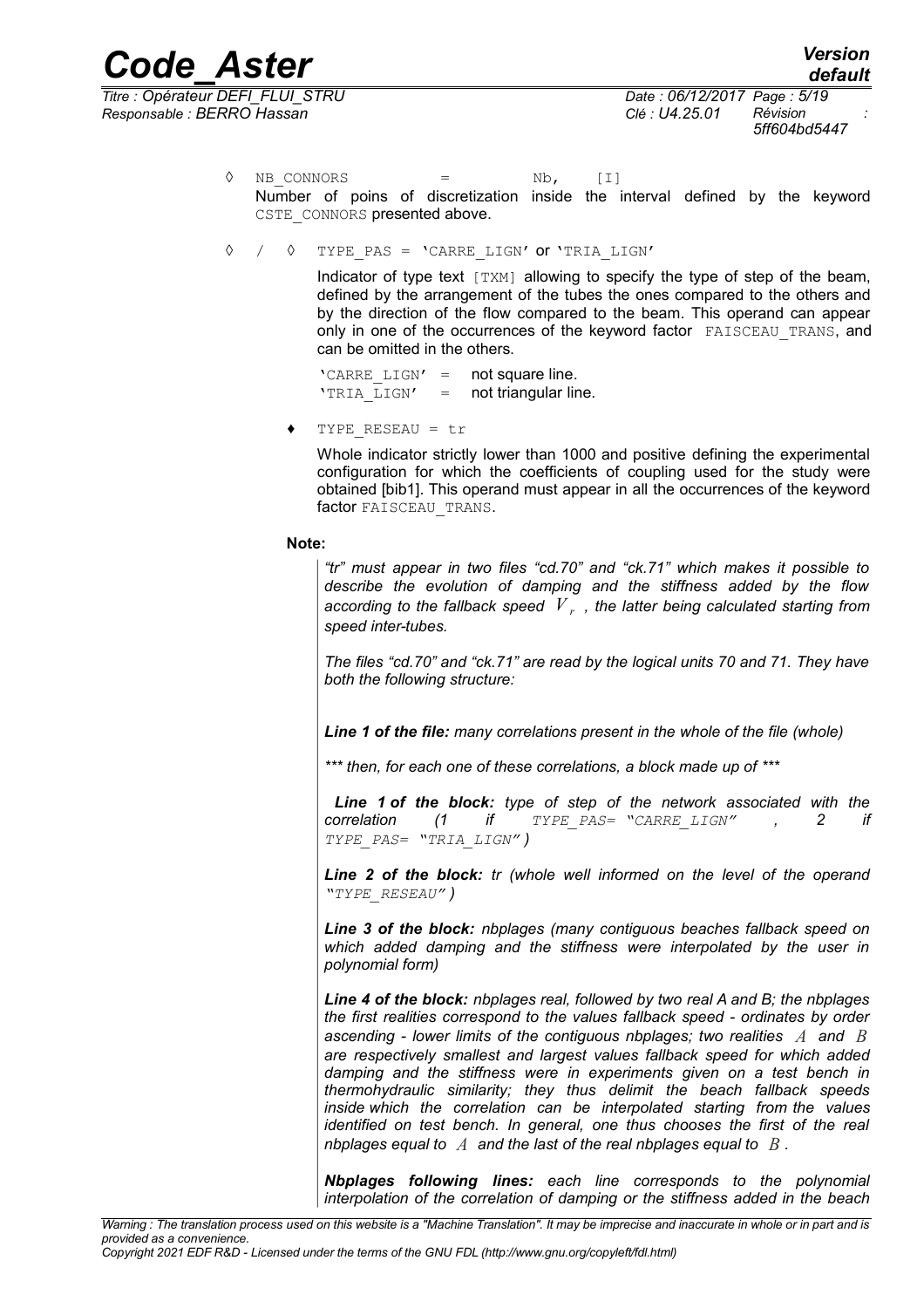*Responsable : BERRO Hassan Clé : U4.25.01 Révision :*

*Titre : Opérateur DEFI\_FLUI\_STRU Date : 06/12/2017 Page : 6/19 5ff604bd5447*

*default*

*considered, the first beach fallback speeds extending between the first and the second of the real nbplages. On each line, 11 coefficients are to be informed. These coefficients are them*  $(\alpha_i)_{1 \leq i \leq 11}$  defining the polynomial used for the *interpolation in the beach considered. Thus, for the example, C<sup>d</sup> indicating the damping added by the flow. The expression which will be taken by it into* account according to the fallback speed  $\;$  is the following one  $\overline{V}_{\;r}$  (the *expression for the added stiffness is similar):*

$$
C_d\big|V_r\big| = \sum_{i=1}^{11} \alpha_i V_r^{(i-4)}
$$

*Following line: a line allowing to delimit the blocks associated with each correlation, in general of the form: " \*\*\*\*\*\*\*\*\*\* "*

*\*\*\* fine of the block \*\*\**

#### *If there are other correlations, Line 1 of the block corresponding to the following correlation.*

*On the basis of number certain of tests, EDF worked out and validated a set of correlations fluid-rubber bands allowing to simulate the damping and the stiffness added to a structure by a flow. Supply of these correlations in the shape of two files of one format in conformity with that specified Ci high will be studied on a case-by-case basis according to the request.*

◊ UNITE\_CA = iu1 Number of the logical unit in which is written the file "cd.70" the depreciation added by the flow.

◊ UNITE\_KA = iu2 Number of the logical unit in which is written the file "cd.71" stiffnesses added by the flow.

◊ NOT = not

Step value reduced of the beam: report enters, on the one hand the distance between centres between 2 close tubes, and on the other hand the diameter external of the tubes. This operand can appear only in one of the occurrences of the keyword factor FAISCEAU\_TRANS, and can be omitted in the others.

### **3.2 Keyword BUNCH**

BUNCH

Keyword factor allowing to characterize a configuration of type "control rod".

 $COUPLING = 'YES' or 'NOT'$ 

Indicator of type text [TXM] specifying the taking into account of the forces fluid-rubber bands.

The coupling fluid-rubber band, if he is taken into account, utilizes the adimensional coefficients of forces fluid-rubber bands identified on model GRAPPE2, which are used to represent a resulting force and a moment [bib2].

If COUPLING = 'YES', it is necessary to inform the following operands obligatorily, except for COEF\_MASS\_AJOU who remains optional.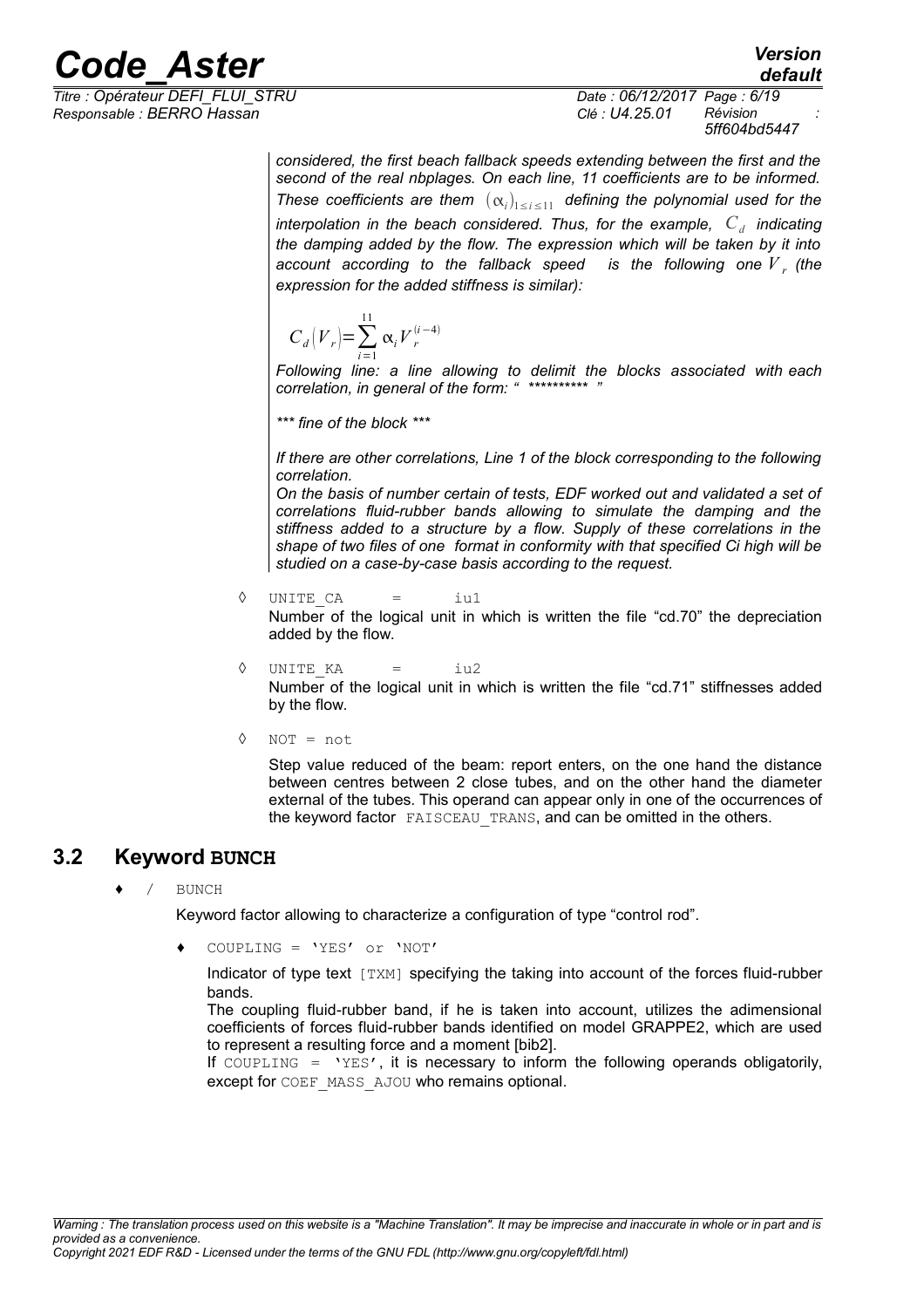*Titre : Opérateur DEFI\_FLUI\_STRU Date : 06/12/2017 Page : 7/19*

*5ff604bd5447*

 $\Diamond$  /  $\bullet$  GRAPPE 2 = 'ASC CEN' or 'ASC EXC' or 'DES CEN' or 'DES EXC'

Four possible choices corresponding to the various experimental configurations for which the coefficients of forces fluid-rubber bands were identified:

- flow Ascending stem of Centered order;
- flow Ascending stem of Offset order;
- flow Descendant stem of Centered order;
- flow Descendant stem of Offset order.
- ♦ GROUP\_NO = grno

Identifier of the node where the force and the moment are applied resulting representing the action from the forces fluid-rubber bands.

 $CARA$  ELEM = will cara

Concept of the type [cara elem] providing all the relative data to the geometry of the elements of the structure: useful for the estimate of the diameter of the stem of order. This concept brings inter alia the relative information to the orientations of the elements.

 $MODEL = model$ 

Concept of the type [model] providing the relative information to the types of the elements of the structure.

◊ COEF\_MASS\_AJOU = cm1

Value of the coefficient of mass added due to the local containment of the stem of order to the level of the plate of housing. If the modal water characteristics at rest of the structure were calculated with the equivalent density.

$$
\rho_{eq} = \alpha \frac{\pi D^2}{4S} \rho_{eau} + \rho_{pouter}
$$

The coefficient cm1 of mass added due to local containment to the level of the plate of housing is given by the relation:

$$
cm1 = \frac{\pi \left(\frac{D}{2H} - \alpha\right)}{2}
$$

where *D* indicate the diameter external of the stem; *S* is the surface of the cross-section of the tube and *H* represent the thickness of the fluid film on the level of containment.

#### **Note:**

*When the user does not inform the operand COEF\_MASS\_AJOU , cm1 is estimated automatically using this expression with*  $\alpha = 1$ .

 $RHO$  FLUI = rho f

Value of the density of the fluid surrounding the structure.

#### **3.3 Keyword FAISCEAU\_AXIAL**

/ FAISCEAU AXIAL

*Copyright 2021 EDF R&D - Licensed under the terms of the GNU FDL (http://www.gnu.org/copyleft/fdl.html)*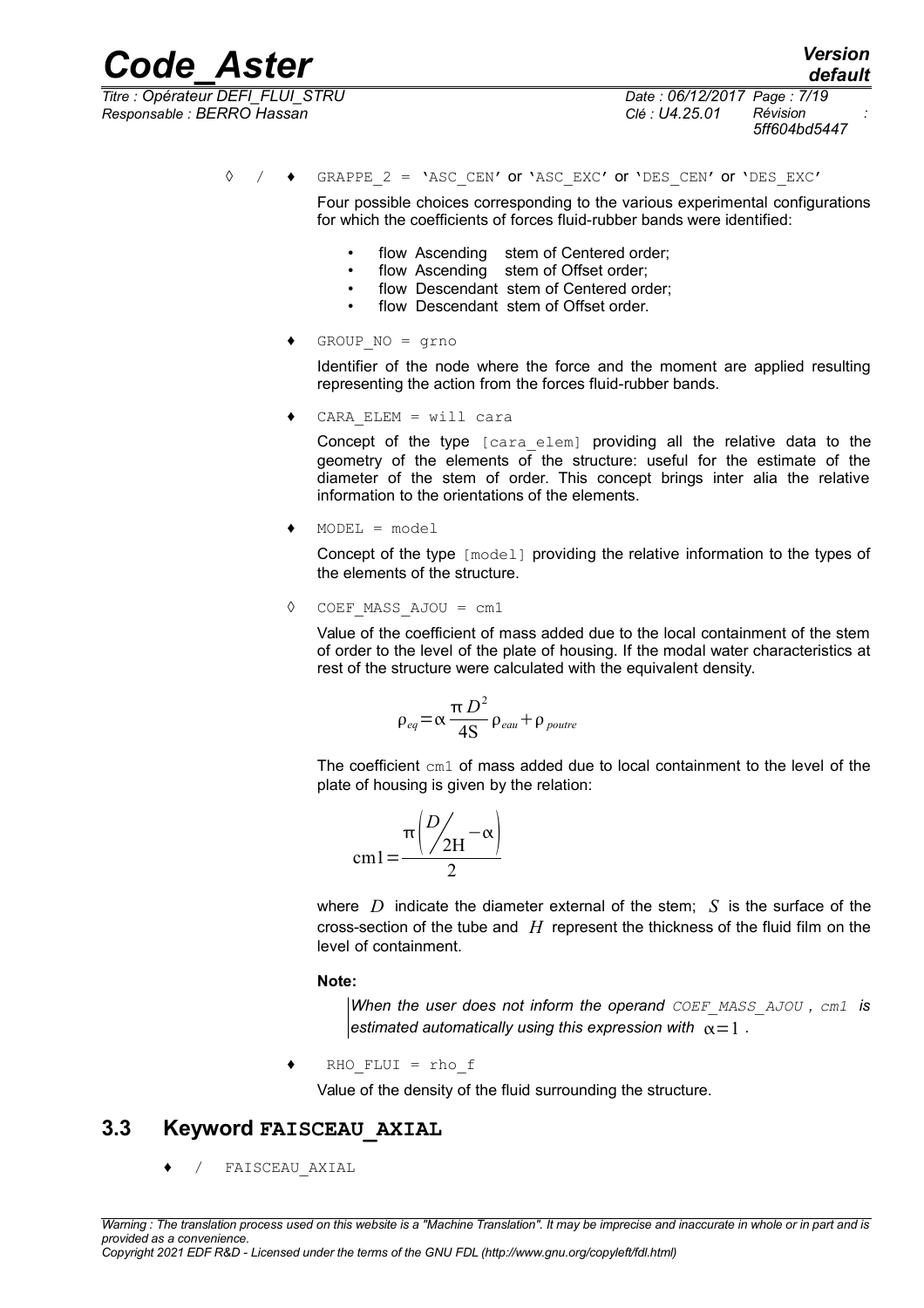*Titre : Opérateur DEFI\_FLUI\_STRU Date : 06/12/2017 Page : 8/19 Responsable : BERRO Hassan Clé : U4.25.01 Révision :*

*5ff604bd5447*

Keyword factor allowing to characterize a configuration of standard "the tube bundle under axial flow" [bib2].

#### **Note:**

*If the study is carried out using a representation of the complete beam, one authorizes only one occurrence for this keyword factor.*

*If the study is based on a simplified representation, one needs as many occurrences as there are tubes in the simplified beam. Each tube of the simplified beam defines a class of equivalence for the tubes of the real beam. The characteristics of the tubes of the real beam for the same class of equivalence (common ray, positions) are the object of an occurrence of the keyword factor.*

*To be able to use a simplified representation of the beam, it is necessary that the modal base calculated in air is equivalent to the modal base in air complete of the real beam; each tube of the simplified beam must thus be a tube equivalent to each class of real tubes. For example, for a class of N real tubes, of Young modulus E and of density , a possible equivalent tube is characterized by a Young modulus NE and a density*  $N \rho$ .

 $GROUPMA = 1$  grma

If the study relates to the complete beam: list of the groups of meshs corresponding to the tubes of the beam (concepts of the type  $\lceil q \text{row mal} \rceil$ ).

If the study is based on a simplified representation: the use of this operand is obligatory and excludes the recourse to TRI\_GROUP\_MA. One expects a concept of the type  $[q_{\text{roup mal}}]$  corresponding to the one of the equivalent tubes of the simplified beam.

TRI GROUP  $MA = 'rache'$  or '\*racine\*' or '\*racine'

Argument of type text  $[TXM]$  defining the root of the names of the groups of meshs corresponding to the tubes of the beam. The use of this operand is licit only if the study is carried out using a representation of the complete beam. The root can be a prefix, an intermediate character string or a suffix.

 $VECT X = 1$  comp

List of three realities giving the components of the directing vector of the beam in the total reference mark. The beam having to be directed according to one of the axes of the total reference mark, only three sets of components are acceptable:  $(1,0,0)$ ,  $(0,1,0)$  or  $(0,0,1)$ . This operand is obligatory if the study relates to the complete beam, and must appear at least in one of the occurrences of the keyword factor if the study is based on a simplified representation.

PROF\_RHO\_FLUI =  $profrho$ 

Concept of the type [function] defining the profile of density of the fluid surrounding the tubes. The parameter of the function is the coordinate of space corresponding to the axis of the total reference mark directing the tube bundle. This operand is obligatory if the study relates to the complete beam, and must appear at least in one of the occurrences of the keyword factor if the study is based on a simplified representation.

PROF VISC CINE =  $profvisc$ 

Concept of the type [function] defining the kinematic profile of viscosity of the fluid surrounding the tubes. The parameter of the function is the coordinate of space corresponding to the axis of the total reference mark directing the tube bundle. This operand is obligatory if the study relates to the complete beam, and must appear at least in one of the occurrences of the keyword factor if the study is based on a simplified representation.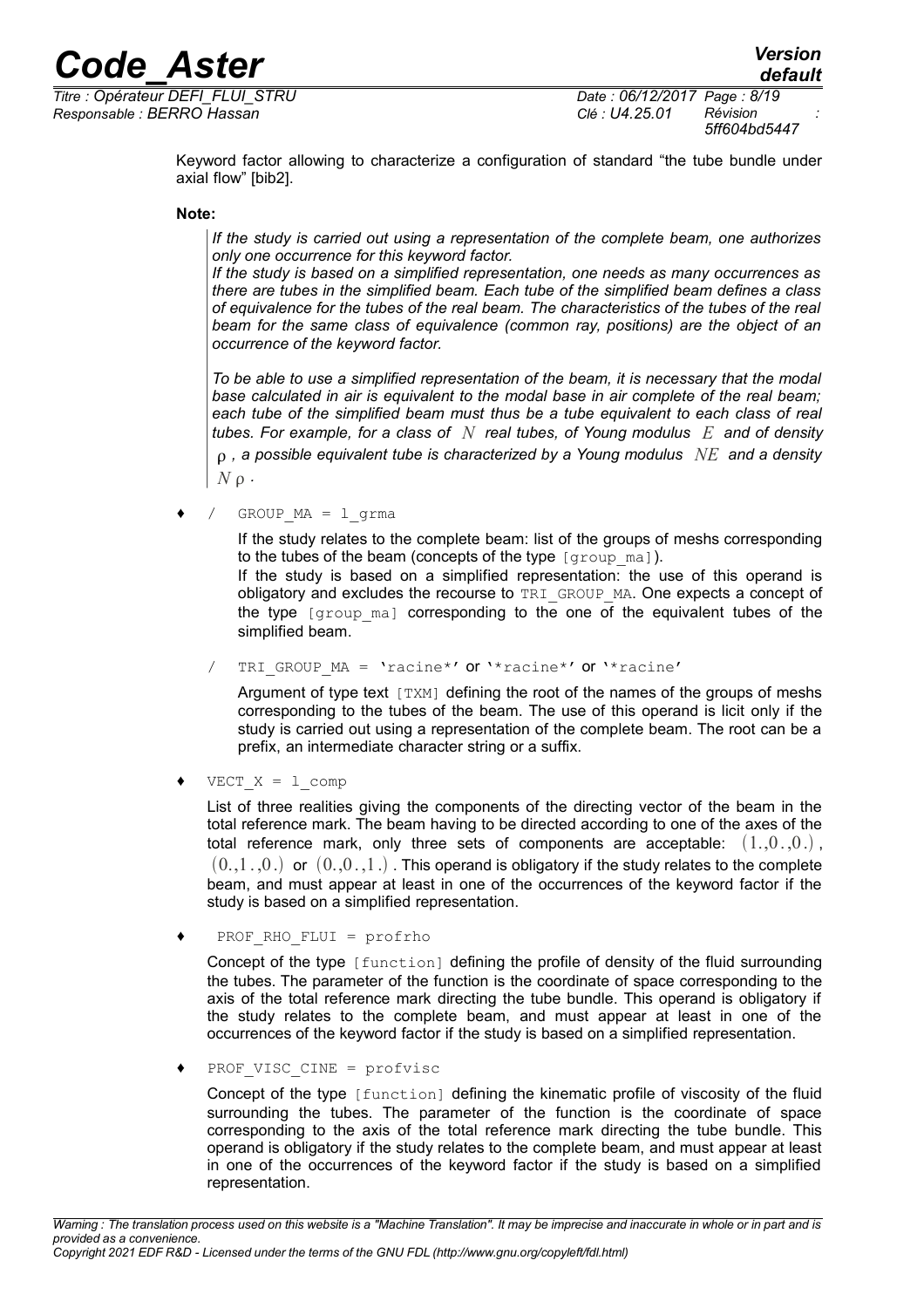*Titre : Opérateur DEFI\_FLUI\_STRU Date : 06/12/2017 Page : 9/19 Responsable : BERRO Hassan Clé : U4.25.01 Révision :*

*default 5ff604bd5447*

$$
\bullet \quad / \quad \text{CARA ELEM} = \text{will cara}
$$

Concept of the type [cara\_elem] providing all the relative data to the geometry of the elements of the structure: ray of each tube. This concept is to be provided only if the study relates to the complete beam.

$$
\angle \qquad \qquad \text{RAYON\_TUBE} = \text{ray}
$$

Ray of the tubes of the real beam for the same class of equivalence. This operand is used only if the study is based on a simplified representation.

♦ COOR\_TUBE = l\_coor

List of the coordinates of the centers of the tubes of the real beam pertaining to the same class of equivalence. This operand is used only if the study is based on a simplified representation.

 $\Diamond$  GRAVITY = 1 q

List of four realities laying the standard and down the direction of the vector gravity *g* in the total reference mark. It is necessary to provide in the order the data  $(g$  *,*  $a_{_p},$  $b_{_p},$  *c*  $_{_p})$ such as:

$$
\mathbf{g} = g \frac{a_p X + b_p Y + c_p Z}{\sqrt{a_p^2 + b_p^2 + c_p^2}}
$$

The values by default are:  $g = 9.81$ ;  $a_p = 0$ .;  $b_p = 0$ .;  $c_p = -1$ .

 $RUGO$  TUBE = rug

Value of the absolute roughness of the walls of the tubes, being used for the estimate of the coefficient of axial friction. This operand is obligatory if the study relates to the complete beam, and must appear at least in one of the occurrences of the keyword factor if the study is based on a simplified representation. A characteristic value for a smooth steel is  $10^{-5}$  meter.

 $CARA$  PAROI = will l cara

List of arguments of type text [TXM] giving the names of the geometrical characteristics of the enclosure wrapping the beam. The licit arguments are the following:

'YC', 'ZC' and 'R' in the case of a circular enclosure: 'YC', 'ZC' coordinates of the center in any plan  $x=x_0$  along the axes of the total reference mark perpendicular to the beam and ordered such as  $(X, Y, Z)$  that is to say direct if  $X$  is the axis of the total reference mark directed according to the beam. 'R' ray.

'YC', 'ZC', 'HY' and 'HZ' in the case of a rectangular enclosure: 'YC', 'ZC' coordinates of the center in any plan  $x=x_0$ . 'HY', 'HZ' dimensions on the sides of the enclosure parallel respectively with the directions  $Y$  and  $Z$ .

♦ VALE\_PAROI = l\_vale

List of realities giving the values of the geometrical characteristics, in correspondence with the list of the names received for CARA\_PAROI.

◊ ANGL\_VRIL = alpha

Swing angle (in degrees) around the directing axis of the beam for a rectangular enclosure. This operand is obligatory if one defines a rectangular enclosure by CARA PAROI and VALE PAROI. It is prohibited in the case of a circular enclosure.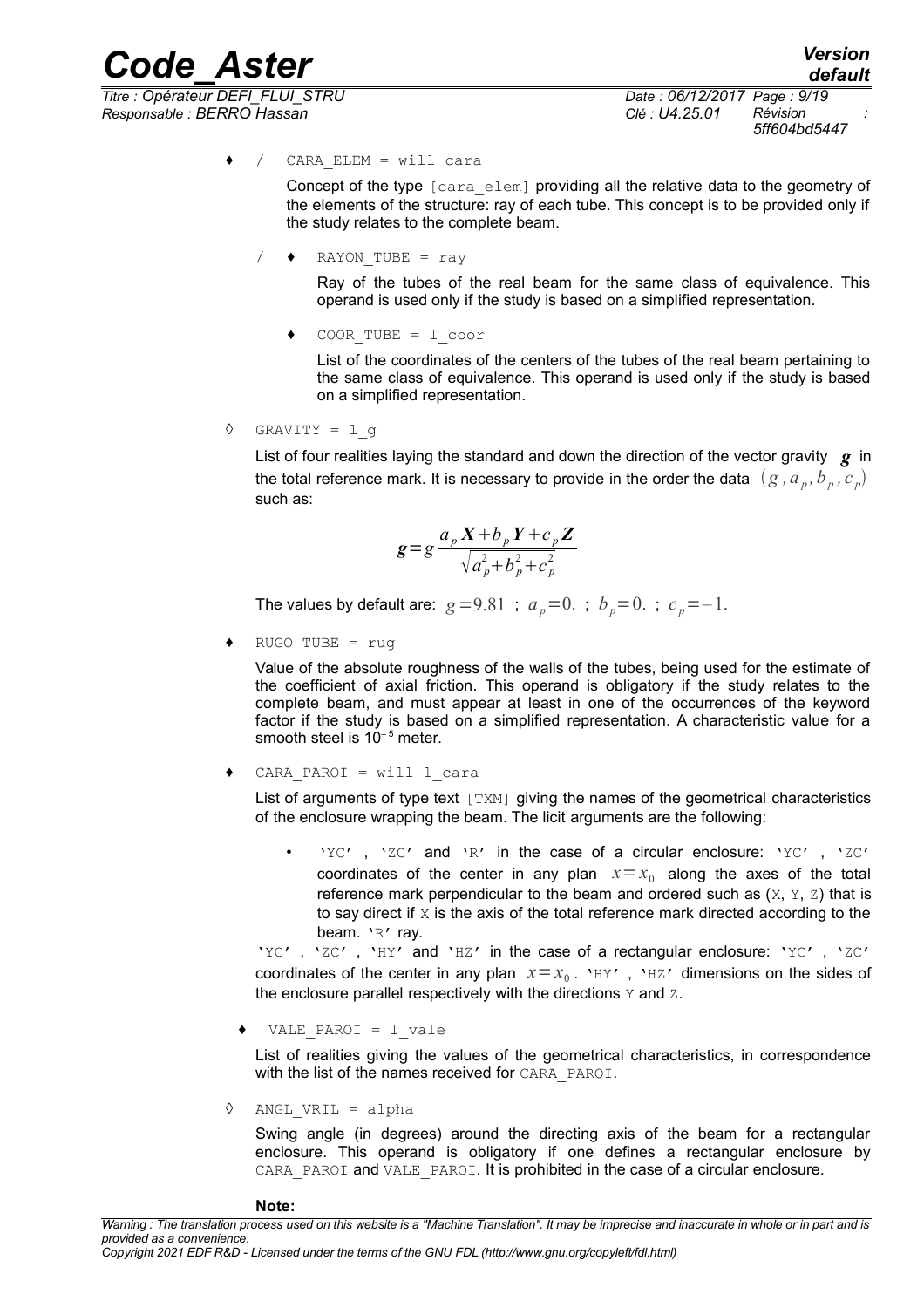

*Titre : Opérateur DEFI\_FLUI\_STRU Date : 06/12/2017 Page : 10/19 5ff604bd5447*

*default*

*Operands CARA\_PAROI and VALE\_PAROI are obligatory when the study relates to the complete beam. When the study is based on a simplified representation, these operands must appear together in at least one of the occurrences of the keyword factor FAISCEAU\_AXIAL . The operand ANGL\_VRIL must also be present under the same occurrence if a rectangular enclosure is defined.*

#### **Example:**

Total reference mark  $(x, y, z)$  beam axis  $y$ 



#### **Note:**

*If the study is carried out with the taking into account of the grids of the tube bundle, the user must inform each of the eight operands which follow. It is pointed out that the geometry of a grid is a prismatic network at square base. It can exist several types of grid; for example, grids of end and grids of mixture in the fuel assemblies. The grids of the same type are characterized by identical dimensions and coefficients.*

◊ LONG\_TYPG = l\_hg

List of realities giving the lengths of each type of grid of the tube bundle. The length of a grid is its dimension according to the direction of the beam.

◊ LARG\_TYPG = l\_dg

List of realities giving the widths of each type of grid. The width of a grid is its dimension in the plan perpendicular to the beam axis (i.e. the length of with dimensions of the network).

◊ EPAIS\_TYPG = l\_tg

List of realities giving the thicknesses of each type of grid. What is called thickness of grid, it is the thickness of the network constituting the grid in a section perpendicular to the beam axis.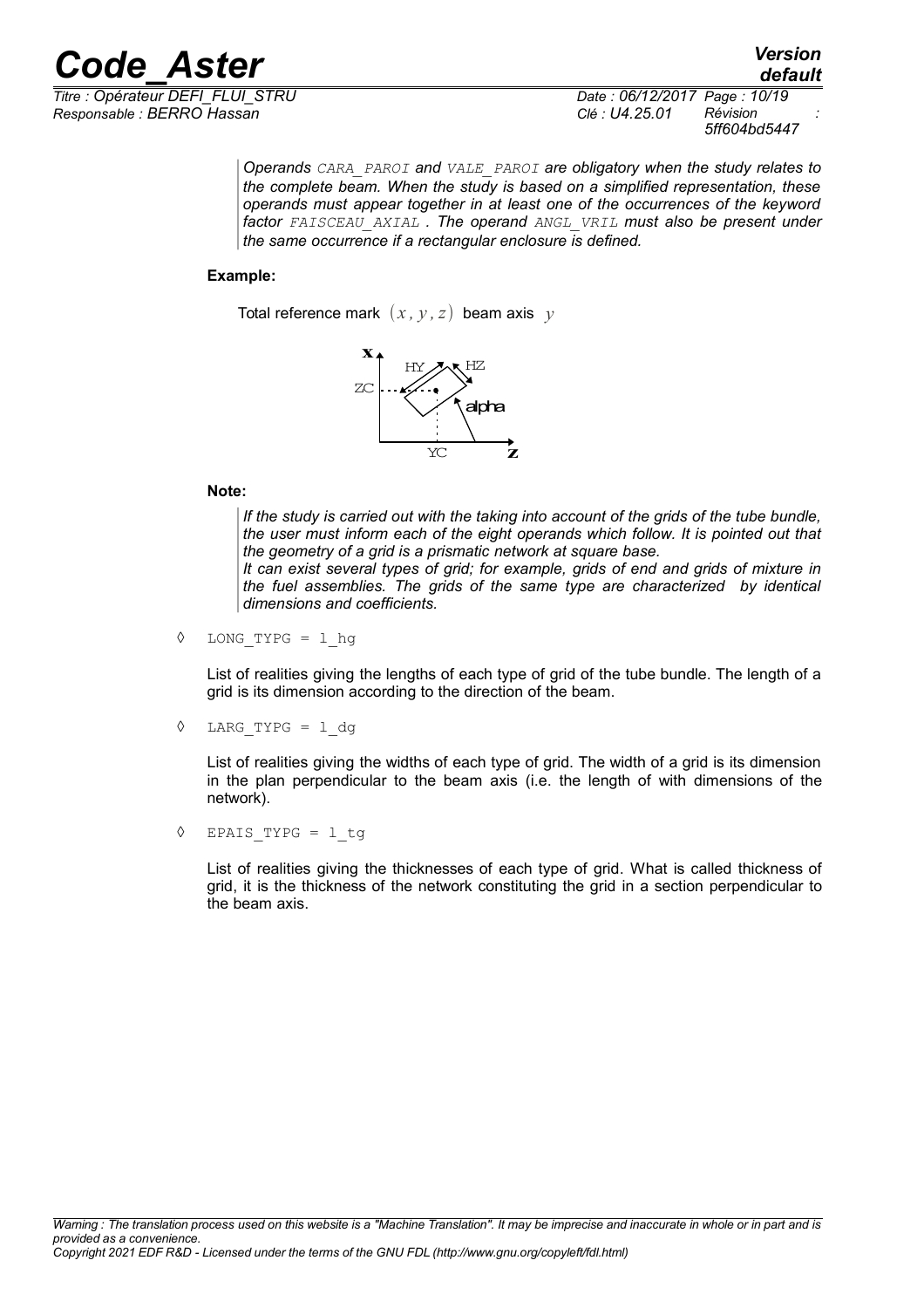

*default Titre : Opérateur DEFI\_FLUI\_STRU Date : 06/12/2017 Page : 11/19 5ff604bd5447*

#### **Example of grid:**

Total reference mark  $(x, y, z)$  beam axis  $y$ 



◊ RUGO\_TYPG = l\_rugg

List of realities giving the height of roughness of each type of grid. These roughnesses are used for the estimate of the coefficient of axial friction of each grid.

◊ COEF\_TRAI\_TYPG = l\_cdg

List of realities giving the coefficient of drag of each type of grid. These coefficient of drags make it possible to calculate the efforts of trail exerted by each grid on the axial flow of the fluid.

◊ COEF\_DPOR\_TYPG = l\_cpg

List of realities giving the slope (with worthless incidence) of the coefficient of bearing pressure of each type of grid, which one supposes slightly tilted. These coefficients make it possible to calculate the efforts of bearing pressure exerted by each grid on the flow of the fluid.

◊ COOR\_GRILLE = l\_zg

List of the coordinates  $y$  (along the beam axis) of the points of discretization of each grid. These coordinates correspond to the points mediums (with mid--length) of the grids.

◊ TYPE\_GRILLE = l\_itypg

List of entireties defining the type of each grid.

#### **3.4 Keyword COQUE\_COAX**

COQUE COAX

Keyword factor allowing to characterize a configuration made up of two coaxial cylindrical hulls separated by an annular game in which a fluid [bib2] runs out.

◊ MASS\_AJOU = 'YES' or 'NOT'

Indicator of type text  $[TXM]$  by which the user specifies the taking into account or not effects of added mass, besides the effects of added damping and stiffness.

GROUP MA INT =  $qr$  ma i

Identifier of the group of meshs (concept of the type  $[qrowm]$ ) corresponding to the internal hull.

GROUP MA EXT = gr ma e

Identifier of the group of meshs (concept of the type [group ma]) corresponding to the external hull.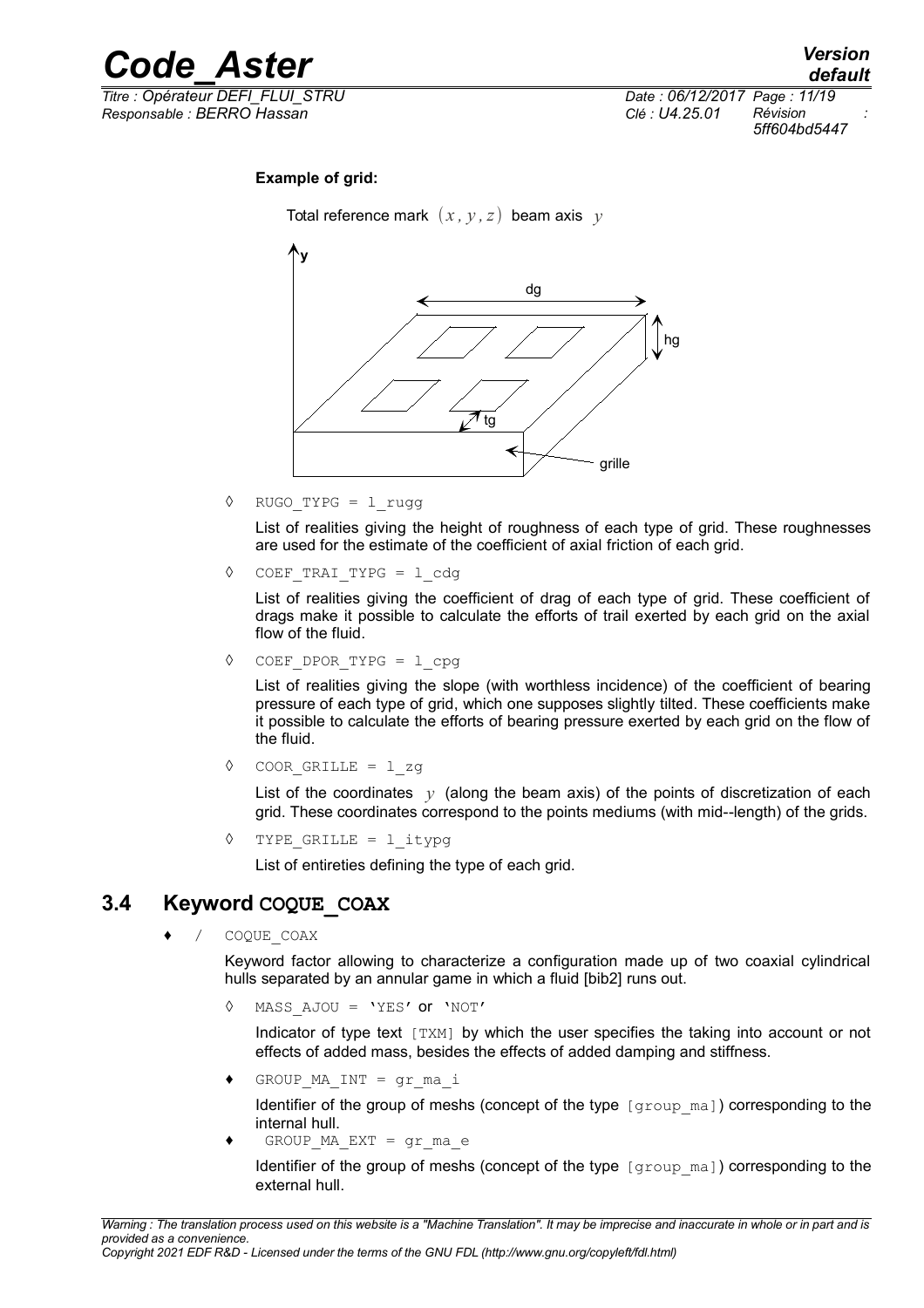*Titre : Opérateur DEFI\_FLUI\_STRU Date : 06/12/2017 Page : 12/19 Responsable : BERRO Hassan Clé : U4.25.01 Révision :*

*5ff604bd5447*

 $\blacklozenge$  VECT  $X = 1$  comp

List of three realities giving the components of the directing vector of the axis of revolution of the two hulls in the total reference mark. The axis of revolution of the hulls having to be one of the axes of the total reference mark, only three sets of components are acceptable:  $(1,0,0)$ ,  $(0,1,0)$  or  $(0,0,1)$ .

 $CARA$  ELEM = will cara

Concept of the type [cara elem] bringing all the geometrical characteristics of the elements.

 $MATER$  INT = mater i

Concept of the type [to subdue] bringing all the physical sizes characteristic of material constitutive of the internal structure.

MATER EXT = mater  $e$ 

Concept of the type [to subdue] bringing all the physical sizes characteristic of material constitutive of the external structure.

 $RHO$  FLUI = rho f

Density of the fluid.

VISC CINE = visco

Kinematic viscosity of the fluid.

 $ROUGHNESS = rug$ 

Absolute roughness of wall of the hulls. A characteristic value for a smooth steel is  $10^{-5}$ meter.

PDC MOY  $1 = cde$ 

Stationary part (average) of the singular loss ratio of load of entry.

PDC DYN  $1 = cdep$ 

Non stationary part (dynamic) of the singular loss ratio of load of entry.

PDC MOY  $2 = \text{cds}$ 

Stationary part (average) of the singular loss ratio of load of exit.

 $PDC$   $DYN$   $2 = cdsp$ 

Non stationary part (dynamic) of the singular loss ratio of load of exit.

#### **Note:**

- 1) *The values of the various average and dynamic singular loss ratios of load are given, in complements, for various usual geometrical configurations of entry and exit (see hereafter [§6]).*
- 2) *By convention, a mean velocity of flow positive means that the flow is done in the direction growing of the parameter of space along the axis of revolution of the structures. Contrary, a mean velocity of flow negative means that the flow is done in the direction decreasing of the parameter of space. The sign mean velocity of flow thus fixes the positions of entry and exit. So that there is no ambiguity on these positions, one will take care in CALC\_FLUI\_STRU [U4.80.03] to define a beach of the same speeds signs.*

```
3) Model MOCCA_COQUE used for the resolution of the coupling fluid-structure
requires, for each mode selected, to identify the order of hull on the deformation.
```
*Orders of hull*  $k_i$  *identifiable are such as:*  $k_i \leq \frac{N}{2}$  $\frac{1}{2}$  where NR indicates the number *of nodes of the grid on a circumference, i.e at a fixed altitude. Orders of hull k <sup>i</sup> N*

*precisely identified are such as*  $k_i \leq 1$  $\frac{4}{4}$ , with the same one definition for  $N$  .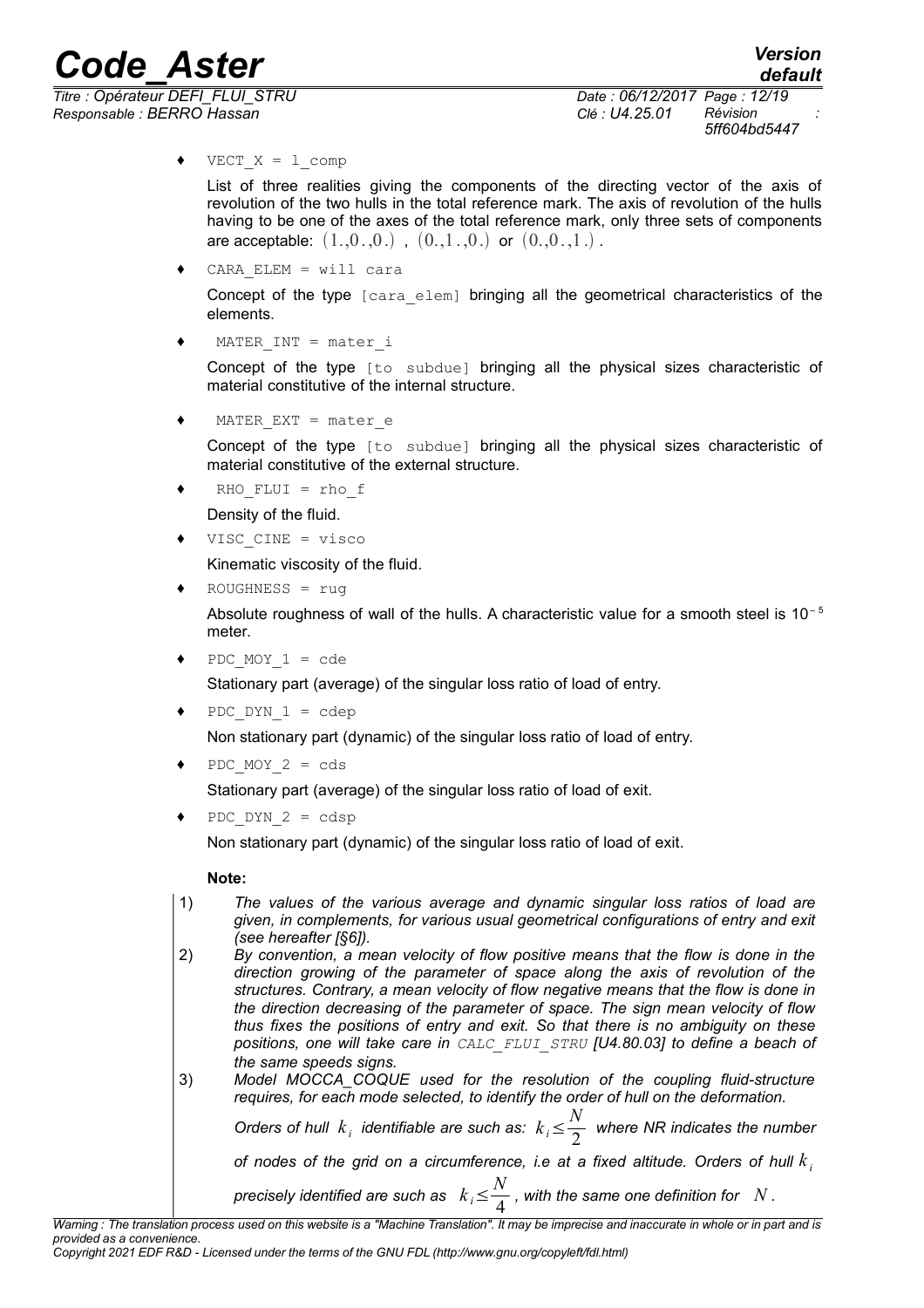*Titre : Opérateur DEFI\_FLUI\_STRU Date : 06/12/2017 Page : 13/19 Responsable : BERRO Hassan Clé : U4.25.01 Révision :*

*5ff604bd5447*

*default*

*One advises to use a grid with at least 20 nodes on the circumferences of the hulls. A minimum number of 8 nodes is necessary.*

#### **3.5 Keyword INFORMATION**

 $\Diamond$  INFORMATION = 1 or 2

#### Level of impression.

If INFORMATION = 2 one prints the characteristics of the configuration in the file MESSAGE. If INFORMATION = 1 pas d' impression.

*Code\_Aster Version*

### **4 Complements concerning the configurations of the type "tube bundles under transverse flow"**

#### **4.1 Definition of the characteristics of the beam**

Four operands TYPE\_PAS, TYPE\_RESEAU, NOT and COEF\_MASS\_AJOU are optional. No value is taken by default. At the time of the definition of these characteristics, three use potential is given:

- **TYPE\_PAS**, **TYPE\_RESEAU** and **NOT** are present. **COUPLING = 'YES'** The forces fluid-rubber bands will be taken into account during a dynamic calculation. The coefficient of added mass is calculated according to the step and of the type of step.
- **TYPE\_PAS**, **TYPE\_RESEAU**, **NOT** and **COEF\_MASS\_AJOU** are present. **COUPLING = 'YES'** The forces fluid-rubber bands will be taken into account during a dynamic calculation. The coefficient of added mass is defined by the user.
- **COEF\_MASS\_AJOU** is present. **COUPLING = 'NOT'** Only the added mass due to the fluid is taken into account (not coupling).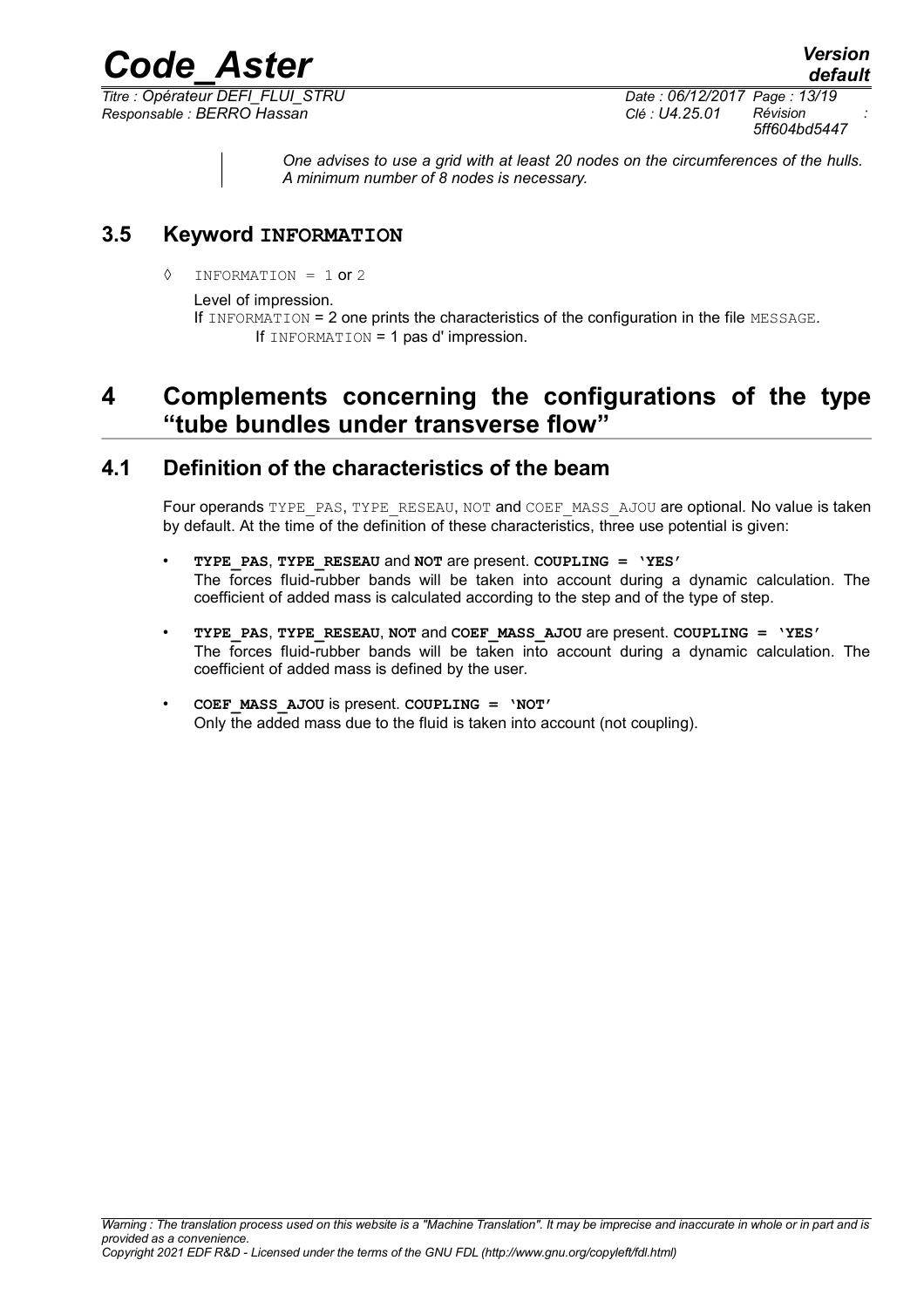*Titre : Opérateur DEFI\_FLUI\_STRU Date : 06/12/2017 Page : 14/19 Responsable : BERRO Hassan Clé : U4.25.01 Révision :*

### **5 Complements concerning the configurations "coaxial cylindrical hulls"**

One provides hereafter the values of the singular loss ratios of load for some particular geometrical configurations of input-output.

### **5.1 Singular loss ratios of load of entry**

Configuration (1)  $cde=0.5$ *cdep*=0



Configuration (2)

\n
$$
cde = 0.5 \left( 1 - \frac{R_2 H_2}{R_1 H_1} \right)
$$
\n
$$
cdep = 0
$$

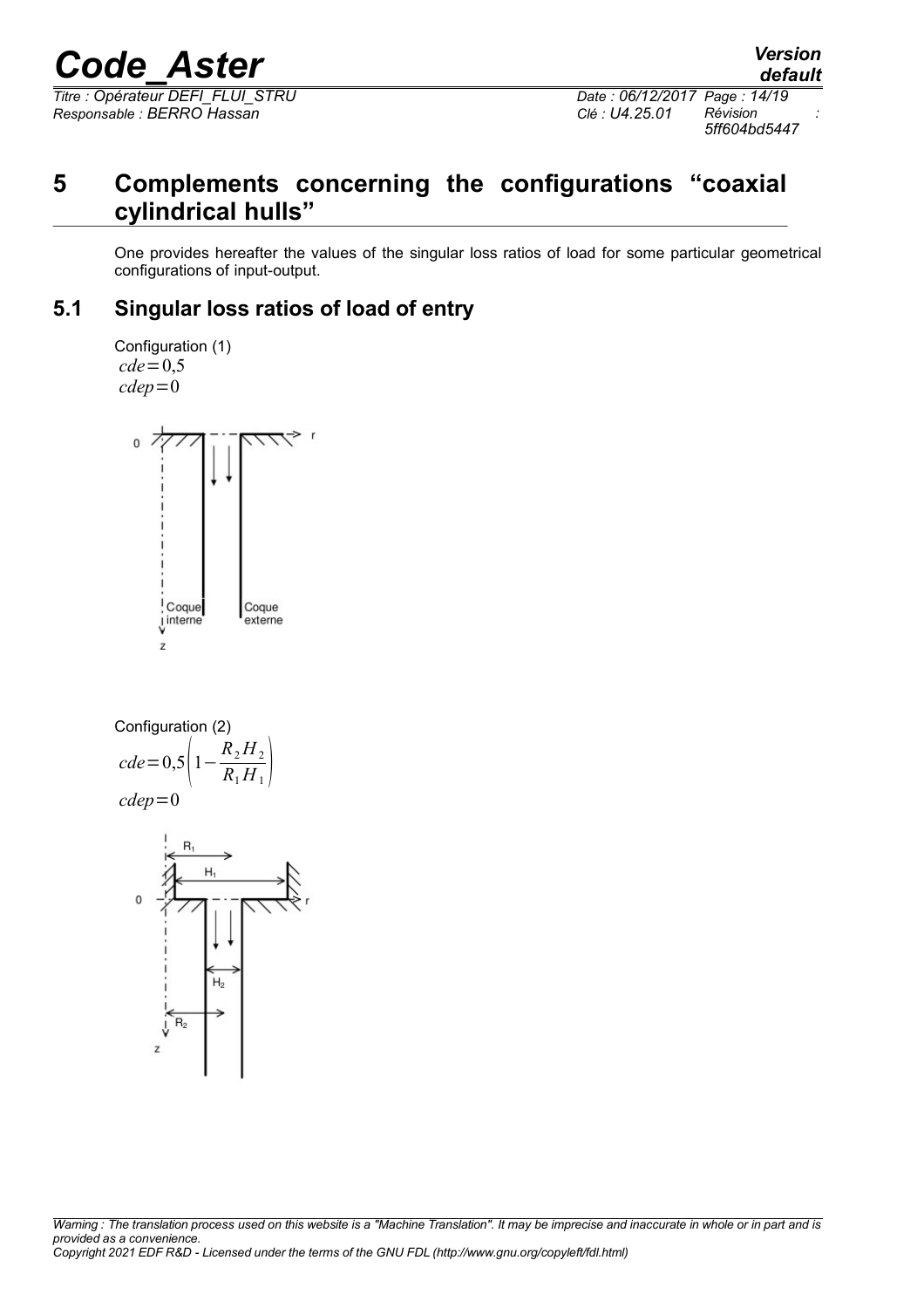*Titre : Opérateur DEFI\_FLUI\_STRU Date : 06/12/2017 Page : 15/19 Responsable : BERRO Hassan Clé : U4.25.01 Révision :*

*default 5ff604bd5447*

Configuration (3)  $cde=0$ *cdep*=0



Configuration (4)

*cde*= 1−  $R_1H_1$  $\overline{R_2H_2}$  |  $\overline{\phantom{a}}$ 2  $\overline{I}$  $R_2 H_2$  $\overline{R_1 H_1}$  <sup>-</sup> 2  $=\left(\frac{1}{I}\right)$  $R_2 H_2$  $\left( \frac{R_2 H_2}{R_1 H_1} - 1 \right)$ 2 *cdep*=0

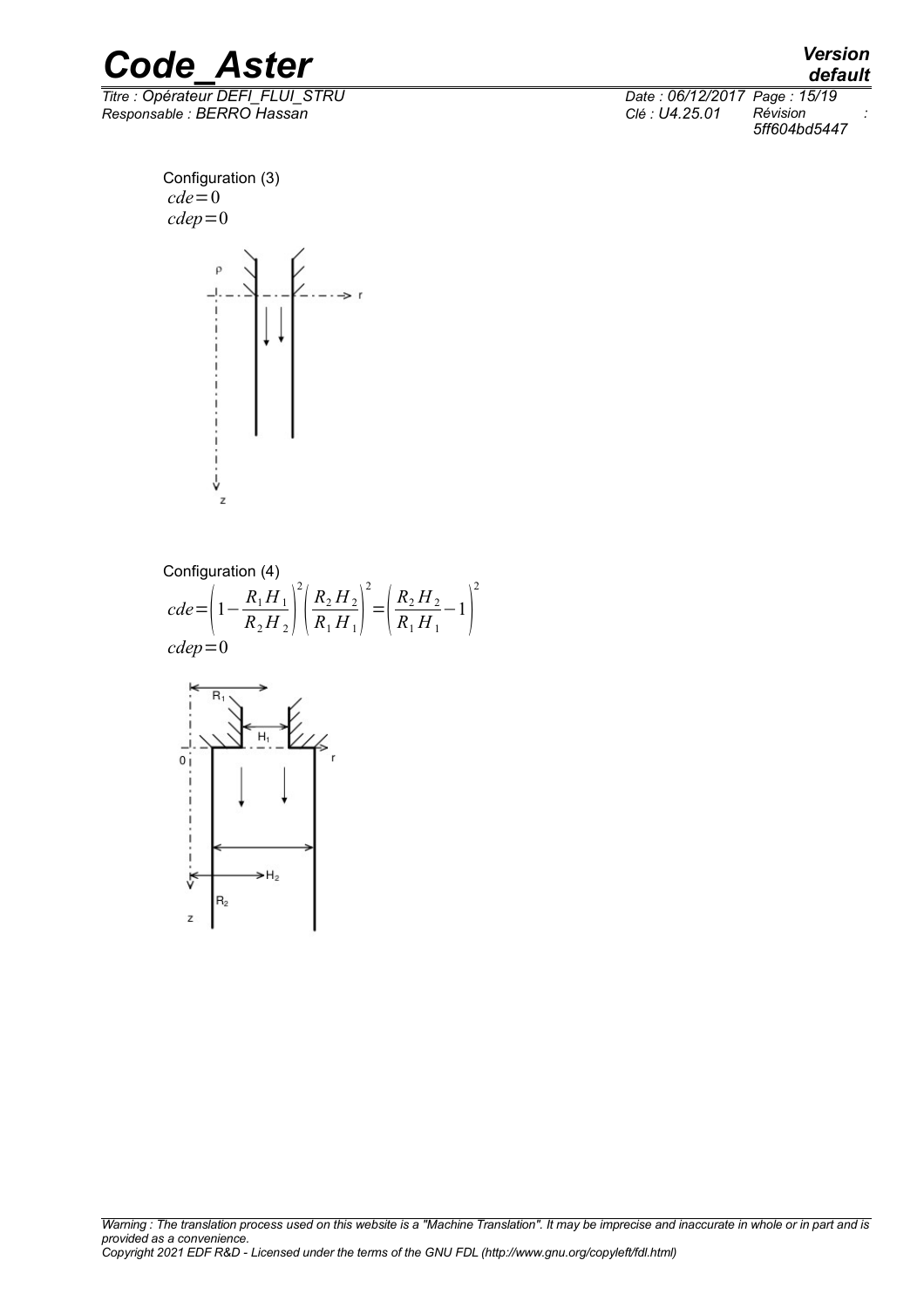

*Titre : Opérateur DEFI\_FLUI\_STRU Date : 06/12/2017 Page : 16/19 Responsable : BERRO Hassan Clé : U4.25.01 Révision :*

*default 5ff604bd5447*





### **5.2 Singular loss ratios of load of exit**

Configuration (1)  $cds=1$  $cdsp=0$ 

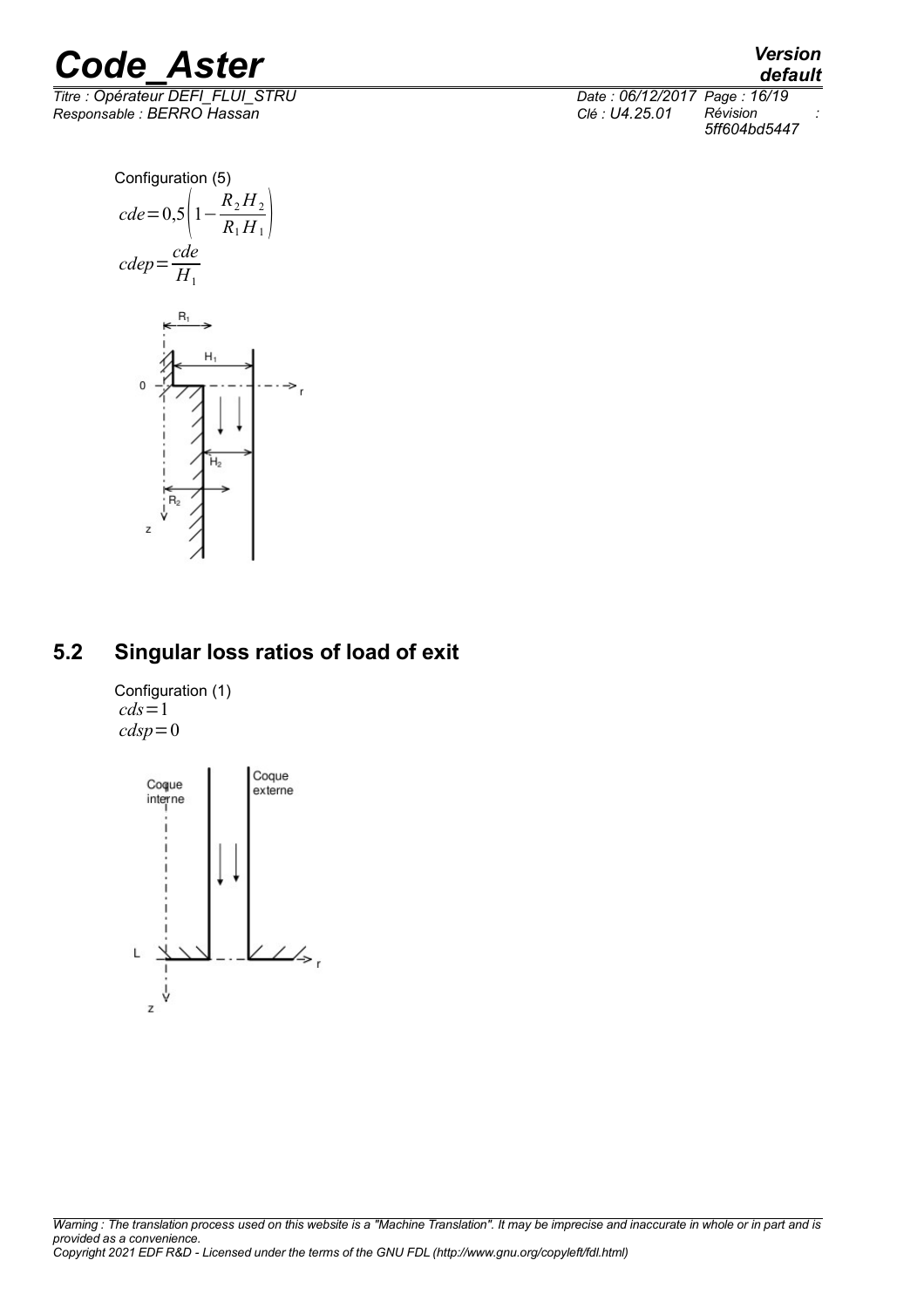*Responsable : BERRO Hassan Clé : U4.25.01 Révision :*

*default Titre : Opérateur DEFI\_FLUI\_STRU Date : 06/12/2017 Page : 17/19 5ff604bd5447*





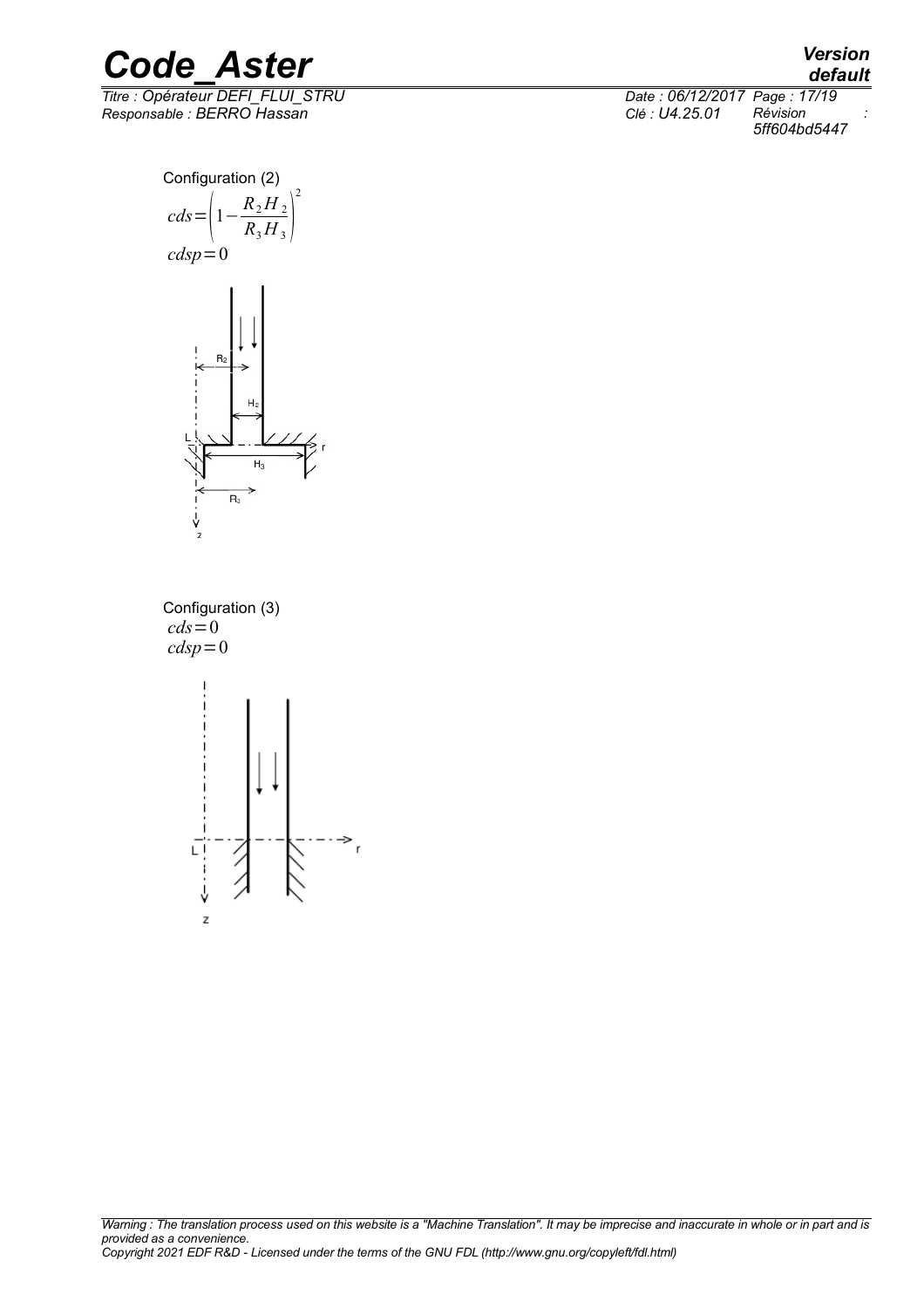

*default Titre : Opérateur DEFI\_FLUI\_STRU Date : 06/12/2017 Page : 18/19 5ff604bd5447*

Configuration (4)  $R_3H_3$  $R_2H_2$ *cds*=0,5 1−  $R_2H_2$   $\sqrt{I}$  $\overline{R_3H_3}$  $cdsp=0$  $H<sub>2</sub>$  $R_3$  $\overline{z}$ 

2